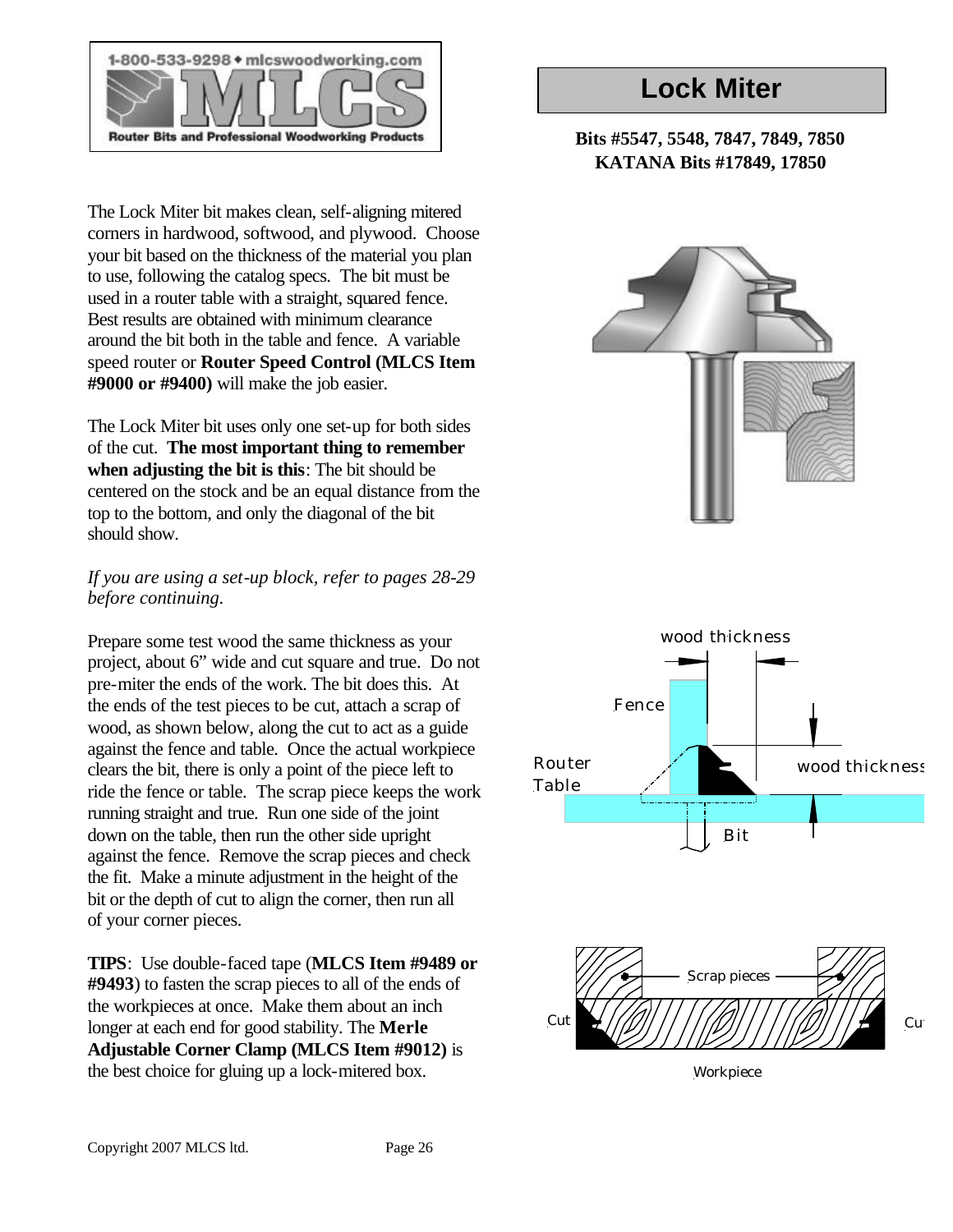

If you experience excessive tear-out due to grain orientation or when using some plywoods, follow these steps in an attempt to eliminate this situation.

After following the set-up and testing instructions, and when you are satisfied with the fit of your Lock Miter joints proceed by:

1. Clamp a long stop block (preferably close to length of your fence) securely and snuggly behind the back of your fence assembly. (You will be moving the router table fence and this will allow to return the fence to it's proper position for your final pass).

2. Slide the fence forward exposing only 1/4 to 1/3 of the router bit. Secure in place.

3. Make the cuts on your stock with the fence secured in this forward position. When completed loosen the fence.

4. Slide the fence backward toward the stop block, exposing more of the router bit. Again make the cuts on your stock with the fence secured at this new position. (Repeat as needed until the fence is once again positioned against the stop block. Multiple shallow cuts will yield a cleaner cut with less chance of tear-out).

### **Lock Miter**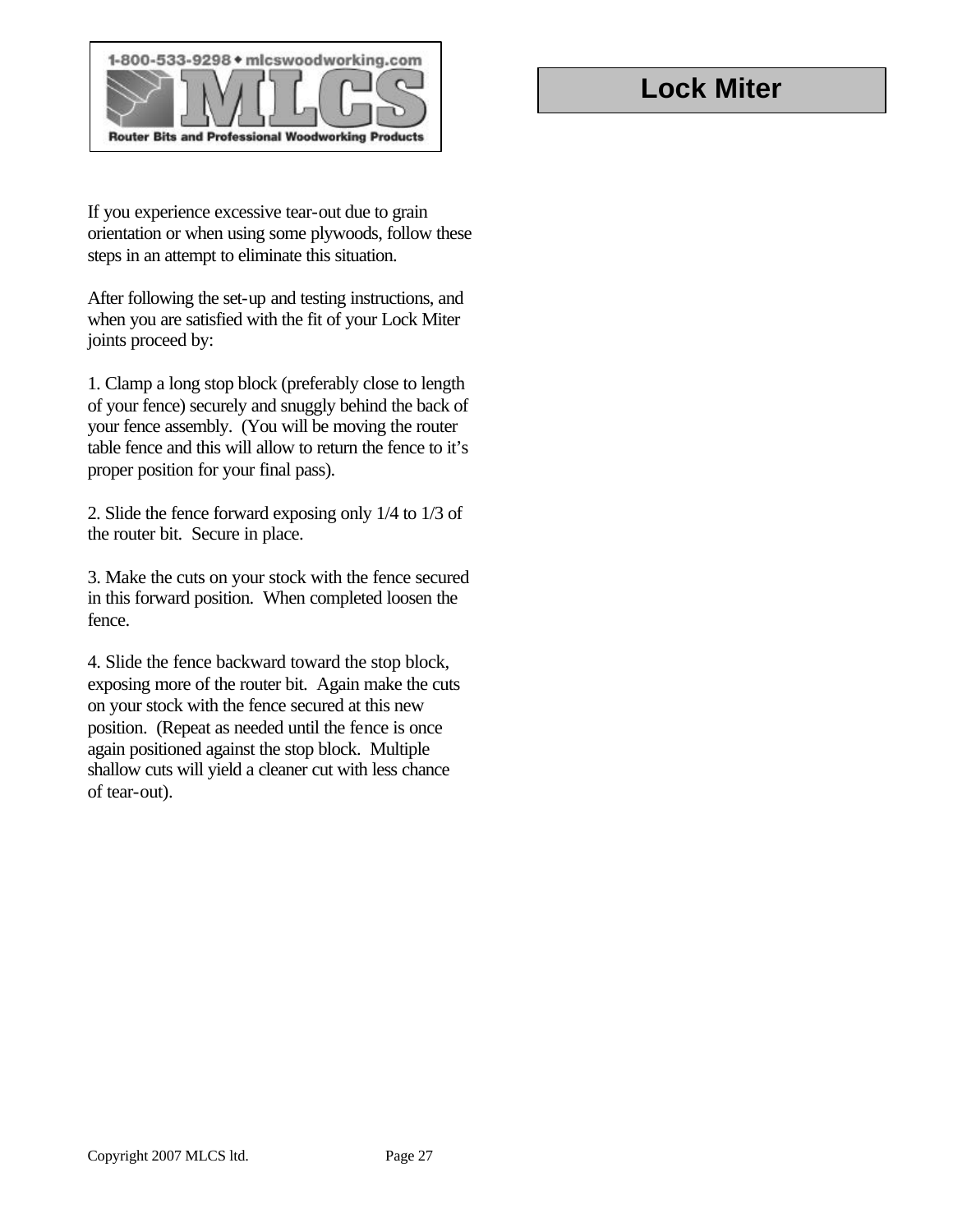

#### **USING SET-UP BLOCKS ON 1/2", 11/16" and 3/4" THICK STOCK \* (For Lock Miter Joints)**

See pages 26-27 for instructions on how to use these bits. The stock must have 1/2" or 3/4" for #9751, #9753 and #9754 or 11/16" for #9755 uniform thickness. Use the miter end of the setup block with the flat edge for 1/2" stock and the full 45-degree miter end of the set-up block for 3/4" stock.

Using the set-up block, raise or lower the bit until the block aligns with the tongue and groove of the bit. (Note: the set-up block is not intended to match the profile cut; its purpose is to allow the bit height to be set quickly and properly). Move your router fence in until the setup block contacts both sides of your router fence.

Make sure the speed of the router is about 12,000-14,000 rpm. Test cut a piece of stock using extra or scrap wood.

Fit together and check for surface and joint match. You may have to fine tune the joint after testing your first cut to get a perfect fit, by either adjusting the fence in or out, or adjusting the bit height up or down. Remember any adjustment will be doubled on the cut. (for example, if you adjust the bit up or down by 1/32", then the joint will be different by  $2/32$ " or  $1/16$ ")

Once you have a perfect fit with your extra or scrap wood, you are ready to make the lock miter joint with your good stock.

**NOTE 1**: If the joint is good, but the surfaces are not even or the miter portion has a square edge, you must adjust the height of the bit upward or downward.

**NOTE 2**: If you have a split fence, close the opening as much as safe operations, permits.

*\* The set-up block is approximately 3/4". If your wood does not match the set-up block size:*

- Plane the wood to match the set-up block, if possible.
- If the wood is thicker than the set-up block, raise the bit and push the fence back slightly, until a good fit is obtained.
- If the wood is thinner than the set-up block, lower the bit and move the fence forward slightly, until a good fit is obtained.

## **Setup Block for Lock Miter Bit**

**Items #9751, #9753, #9754, #9755**